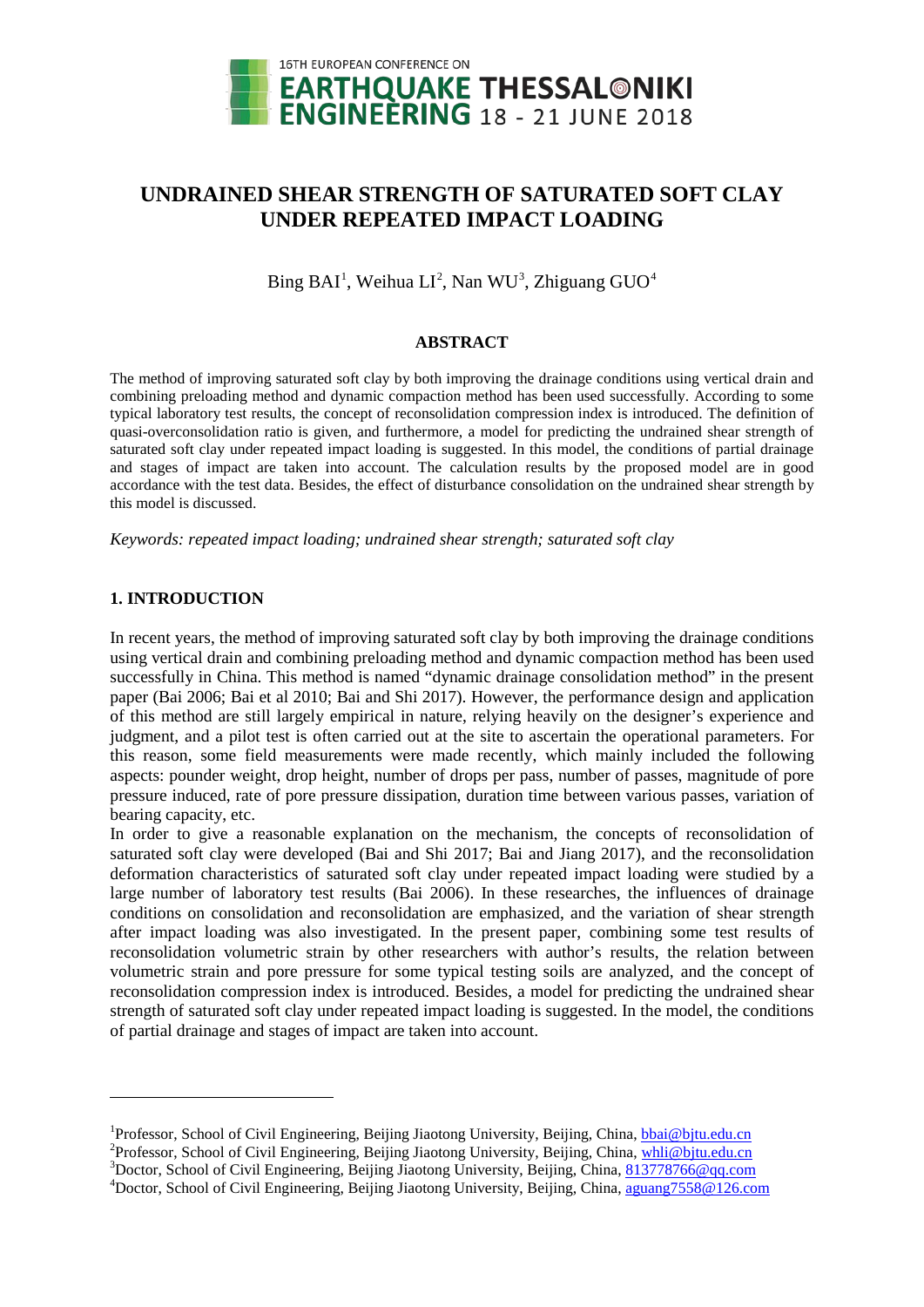### **2. PARAMETERS OF RECONSOLIDATION VOLUME COMPRESSIBILITY**

The reconsolidation deformation characteristics of saturated soft clay under repeated impact loading were studied systematically (Bai 2006; Bai and Jiang 2017). The clay sample used in experiments is disturbed Wuchang clay, of which physical properties are: plastic limit  $w_P = 16.4\%$ , liquid limit  $w_L$ =36.9%, plasticity index *I*p=20.5, water content  $w=37.4\%$ .

A reconsolidation index is defined, which shows the change of void ratio due to the change of effective stress, and can be expressed by

$$
C_{rc} = \frac{-\Delta e}{\log \sigma'_{3c} - \log(\sigma'_{3c} - u)} = \frac{\Delta e}{\log(1 - \frac{u}{\sigma'_{3c}})}
$$
(1)

where  $C_{\text{rc}}$  is reconsolidation index, *u* is the residual excess pore pressure generated by impact,  $\sigma_{3c}$  is the effective confining pressure, and ∆*e* is the change of void ratio after the dissipation of pore pressure.

It can be seen from Figure 1 that, reconsolidation index  $(C_{\text{rc}})$  decreases with increasing the excess pore pressure  $(u/\sigma_{3c})$ , and can be expressed by

$$
C_{rc} = (6 - 2\frac{u}{\sigma'_{3c}}) \times 10^{-2}
$$
 (2)

As for  $C_{\text{rc}}$ , we can define a parameter  $\alpha = C_{\text{rc}}/C_{\text{r}}$  with  $C_{\text{r}}$  being the swelling-recompression index (Bai and Shi 2017). Yasuhara and Andersen (1994) gave  $\alpha$  =1.5 for Drammen clay by cyclic direct simple shear tests. Other researches (Ohara and Matsuda 1998; Hyodo 1992) thought that  $C_{\text{rc}}$  is in the range between  $C_r$  and  $C_c$  for remolded Kaolin clay by similar tests. The present tests show  $\alpha$ =1.32, and further conclude that, the values of  $\alpha$  should be dependent mainly on the plastic index and the particle structure of clay, and is independent on the types of dynamic loading.



Figure 1. Relation between  $C_{\text{rc}}$  and  $u/\sigma'_{3c}$ 

#### **3. MODEL FOR PREDICTING UNDRAINED SHEAR STRENGTH**

The normally consolidated soft clay undergoing impact loading or thermal loading often shows a quasi-overconsolidation state (Hyodo et al. 1992; Bai 2006; Bai and Shi 2017). Thus, a quasioverconsolidation ratio can be defined as:

$$
n_q = p'_N / p' \tag{3}
$$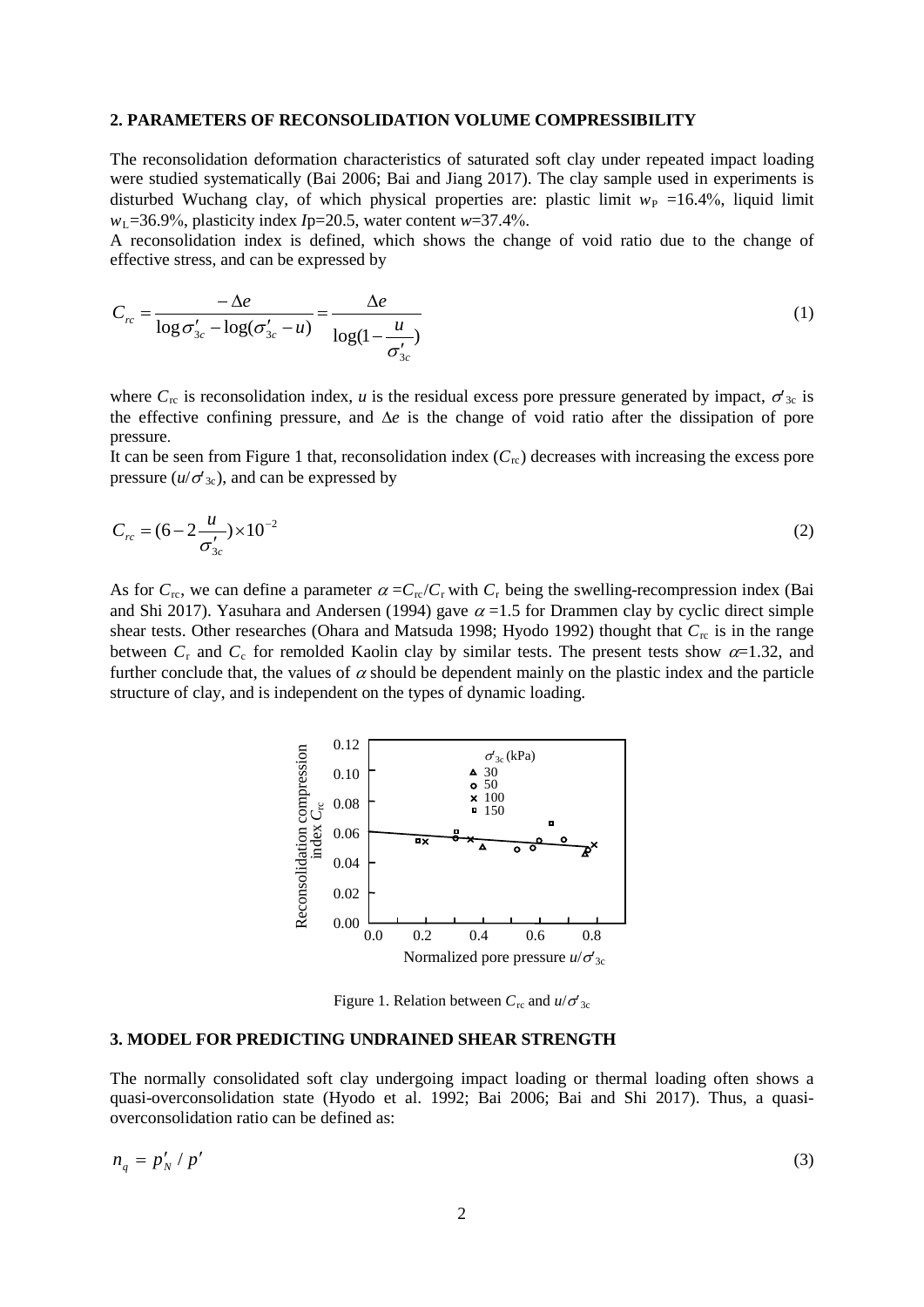where  $p'$  is the effective stress of the point discussed,  $p'_{N}$  is the effective stress corresponding to the point of normal consolidation line with the same void ratio.

Figure 2 gives the change of stress state under several stages of impact loading and partially drained condition. After the former stage impact loading and partially drainage, the next stage impact loading is immediately applied. Now, we define a concept of dissipation ratio of pore water pressure,  $\alpha_i$  (*j*=1, 2, 3, ...), which is the ratio of dissipated pore pressure to the total pore pressure before dissipation (Bai et al. 2017; Bai et al 2018).

Under the first stage impacting and partially drained, the corresponding stress state is  $D_1$ . The effective confining pressure of this point can be written as  $p'_{D_1} = p'_i - (1 - \alpha_1) \Delta u_1$ . According to  $\Delta e_{B_1D_1} = \Delta e_{AA_1}$ , we can obtain

$$
C_{rcl} \{ \log[p'_i - (1 - \alpha_1 \Delta u_1)] - \log(p'_i - \Delta u_1) \} = C_c [\log p'_A - \log p'_i] \tag{4}
$$



Figure 2. Condition under several stages of impacting and partially drainage

Using Equation 4 and assuming  $\lambda'_1 = C_{rel}/C_c$ , the effective stress of normal consolidation line corresponding to  $D_1$  can be expressed by

$$
p'_{A_i} = p'_i \left[ \frac{1 - (1 - \alpha_1) \Delta u_1 / p'_i}{1 - \Delta u_1 / p'_i} \right]^{A'_i}
$$
 (5)

The effective stress on normal consolidation line corresponding to  $D_2$  after second impact loading can be expressed by (where  $\lambda'_2 = C_{rc2}/C_c$ )

$$
p'_{A_2} = p'_{A_1} \left[ \frac{1 - (1 - \alpha_1) \Delta u_2 / p'_i}{1 - \Delta u_2 / p'_i} \right]^{A'_2} = p'_j \cdot \left[ \frac{1 - (1 - \alpha_1) \Delta u_1 / p'_i}{1 - \Delta u_1 / p'_i} \right]^{A'_1} \left[ \frac{1 - (1 - \alpha_2) \Delta u_2 / p'_i}{1 - \Delta u_2 / p'_i} \right]^{A'_2} \tag{6}
$$

Similarly, the effective stress on normal consolidation line corresponding to  $D_j$  after stage  $j$  impact loading is

$$
p'_{A_j} = p'_i \prod_{k=1}^j \left[ \frac{1 - (1 - \alpha_k) \Delta u_k / p'_i}{1 - \Delta u_k / p'_i} \right]^{A'_k} (j=1,2,3,...)
$$
 (7)

where  $\Delta u_k$  is the total pore pressure after stage *j* impact loading,  $\alpha_j$  is the dissipation ratio of pore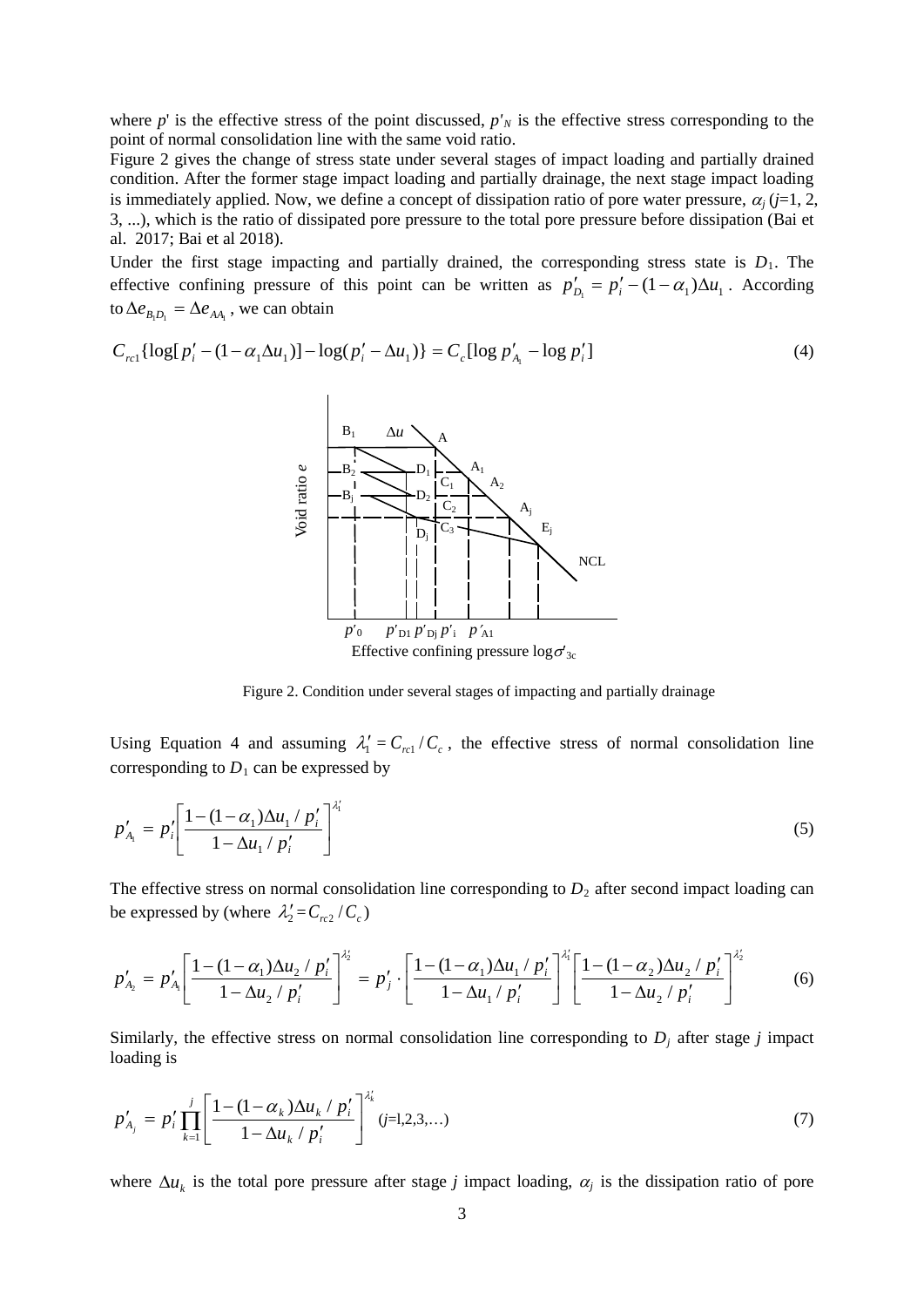pressure after stage *j* impact loading,  $\lambda'_k = C_{rck} / C_c$  and  $C_{rck}$  is the reconsolidation compression index after stage  $j$  impact loading,  $\Pi$  is the symbol which denotes product. According to  $\Delta e_{D_iE_i} = \Delta e_{A_iE_i}$ , we can obtain

$$
C_s (\log p'_{E_j} - \log p'_{D_j}) = C_c (\log p'_{E_j} - \log p'_{A_j})
$$
\n(8)

or

$$
p'_{E_j} = \frac{(p'_{D_j})^{\lambda/(\lambda-1)}}{(p'_{A_j})^{1/(\lambda-1)}}
$$
\n(9)

The overconsolidation ratio of state point *D<sub>j</sub>* can be written as  $OCR = p'_{E_i} / p'_{D_i}$ , thus the following equation can be got:

$$
\frac{c_{uD_j}}{c_{ui}} = \frac{c_{uD_j}}{c_{uE_j}} \cdot \frac{c_{uE_j}}{c_{ui}} = (OCR)^{\Lambda_0 - 1} \cdot \frac{p'_{E_j}}{p'_i}
$$
\n(10)

When the pore pressure is dissipated completely after stage *j* impact loading, we have  $\alpha_j = 1$  and  $p'_{D_i} = p'_i$  from Figure 2. Using Equation 10, the following equation can be got:

$$
\frac{c_{\mu D_j}}{c_{\mu i}} = (OCR)^{\Lambda_0 - 1} \cdot \frac{p'_{E_j}}{p'_{D_j}} = (OCR)^{\Lambda_0}
$$
\n(11)

The above equation is just the prediction calculation formula of undrained shear strength under partially drained condition. Obviously, when  $\alpha_k = 1$  ( $k=1, 2, \ldots, j$ ), Equation 11 becomes the prediction calculation formula of undrained shear strength under several stages of impacting and fully drained condition.

Now, we give the calculation formula of undrained shear strength at state point  $B_2, \ldots, B_j$  in Figure 2. Previously, Bai (2016) proposed a calculation method for the shear strength under undrained impact loading, or:

$$
\frac{c_{uB}}{c_{ui}} = n_{qB} \frac{( \frac{\Lambda_0}{1 - C_s / C_c} - 1)}{1 - \Delta u / p'_i} = \left( \frac{1}{1 - \Delta u / p'_i} \right)^{\left( \frac{\Lambda_0}{1 - \lambda} - 1 \right)} \tag{12}
$$

where  $C_c$  is compression index,  $C_s$  is swelling index,  $\Lambda_0$  is an experimental parameter,  $n_{\text{dB}}$  is the quasi-overconsolidation ratio of state point *B* and can be written by  $n_{qB} = p'$ <sub>i</sub> /  $p'$ <sub>0</sub>=  $p'$ <sub>i</sub> /  $(p'$ <sub>i</sub> −∆*u*),  $\lambda = C_s$  $/C_c$ .

Using Equation 12 and regarding  $\Delta u = p'_{A_{i-1}} - p'_i - \Delta u_i$ , we can get the following calculation equation only by replacing  $c_{uB}$ ,  $c_{ui}$ ,  $p'_i$  with  $c_{uB_j}$ ,  $c_{uA_{j-1}}$ ,  $p'_{A_{j-1}}$ :

$$
\frac{c_{uB_j}}{c_{uA_{j-1}}} = \left[ \frac{p'_{A_{j-1}}}{p'_i - \Delta u_j} \right]^{\left( \frac{\Delta_0}{1 - \lambda} - 1 \right)} \tag{13}
$$

and furthermore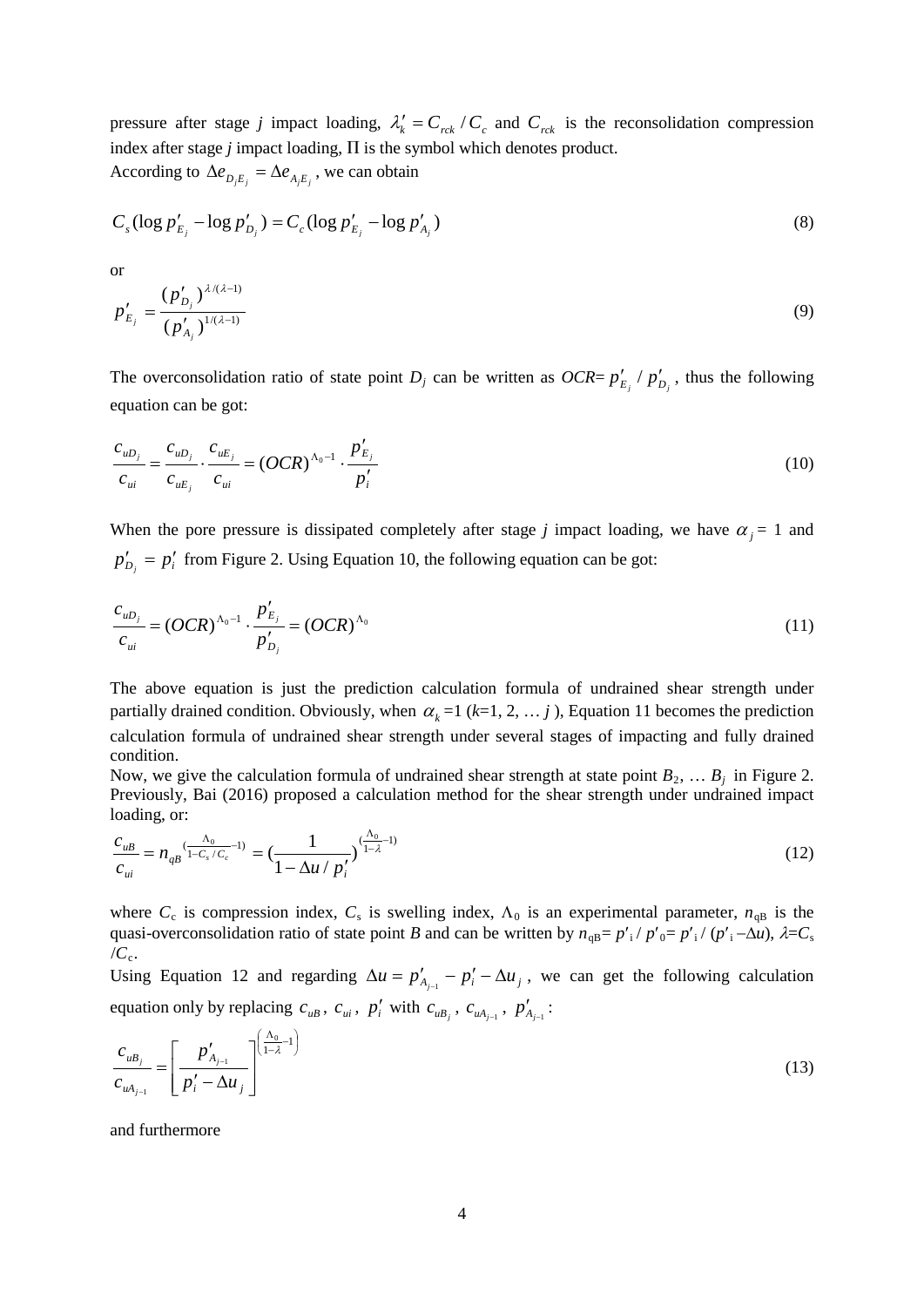$$
\frac{c_{uB_j}}{c_{ui}} = \frac{c_{uA_{j-1}}}{c_{ui}} \cdot \frac{c_{uB_j}}{c_{uA_{j-1}}} = \frac{p'_{A_{j-1}}}{p'_i} \cdot \left[ \frac{p'_{A_{j-1}}}{p'_i - \Delta u_j} \right]^{\left(\frac{\Delta_0}{1-\lambda} - 1\right)} \tag{14}
$$

where  $p'_{A_{j-1}}$  can be calculated by Equation 7,  $\Delta u_j$  is the increment of pore water pressure under stage *j* impact loading.

#### **4. VERIFICATION OF THE PROPOSED MODEL**

According to the laboratory test results (Bai 2006), we can obtain  $C_c$ =0.148,  $C_s$ =0.025,  $\lambda = C_s/C_c = 0.169$ ,  $\Lambda_0 = 0.76$ . Figure 3 gives the predicted results of undrained shear strength after the first stage impacting and reconsolidation by the proposed method. In the meantime, the predicted results by Yasuhara's formula (1994) have also been given. It can be seen from Figure 3 that the predicted results by the proposed method are higher than that of Yasuhara's formula in values, which is due to  $C_{\text{rc}} > C_{\text{s}}$  in the above two calculating formulas.



Figure 3. Predicted shear strength under the first stage of impact and reconsolidation

| Sample number                                                     | $B-2$ | $B-7$ | $B-8$ | $B-9$  | $B-11$ | $B-22$  | $B-12$ | $B-18$ | $B-21$ | $B-3$  | $B-20$ | $B-4$  | <b>B-19</b> |
|-------------------------------------------------------------------|-------|-------|-------|--------|--------|---------|--------|--------|--------|--------|--------|--------|-------------|
| Confining pressure<br>$\sigma'$ <sub>30</sub> (kPa)               | 50    | 50    | 50    | 50     | 50     | 50      | 30     | 30     | 30     | 100    | 100    | 150    | 150         |
| Measured shear<br>Strength $c_{\text{uo}}/c_{\text{ui}}$          | 1.67  | 2.25  | 1.72  | 2.11   | 2.19   | 2.33    | 1.96   | 2.29   | 1.96   | 1.55   | 2.57   | 1.47   | 1.85        |
| Predicted shear<br>Strength $c_{\text{uo}}/c_{\text{ni}}$         | 1.95  | 2.74  | 1.91  | 2.00   | 2.10   | 2.24    | 2.21   | 2,74   | 2.15   | 1.52   | 2.62   | 1.39   | 1.89        |
| Relative error<br>(% )                                            | 16.8  | 21.8  | 11.0  | $-4.8$ | $-0.4$ | $-10.4$ | 12.5   | 16.4   | 8.8    | $-2.0$ | 1.9    | $-5.7$ | 5.5         |
| Accumulated pore<br>Ressure $\Delta u_{\text{total}}/\sigma_{3c}$ | 1.55  | 2.50  | 1.50  | 1.57   | 1.68   | 1.70    | 1.75   | 2.21   | 1.67   | 1.04   | 1.94   | 0.83   | 1.41        |

Table 1. Comparison of predicted undrained shear strength with measured one.

According to Figure 3, the undrained shear strength that undergo the disturbance of impact loads